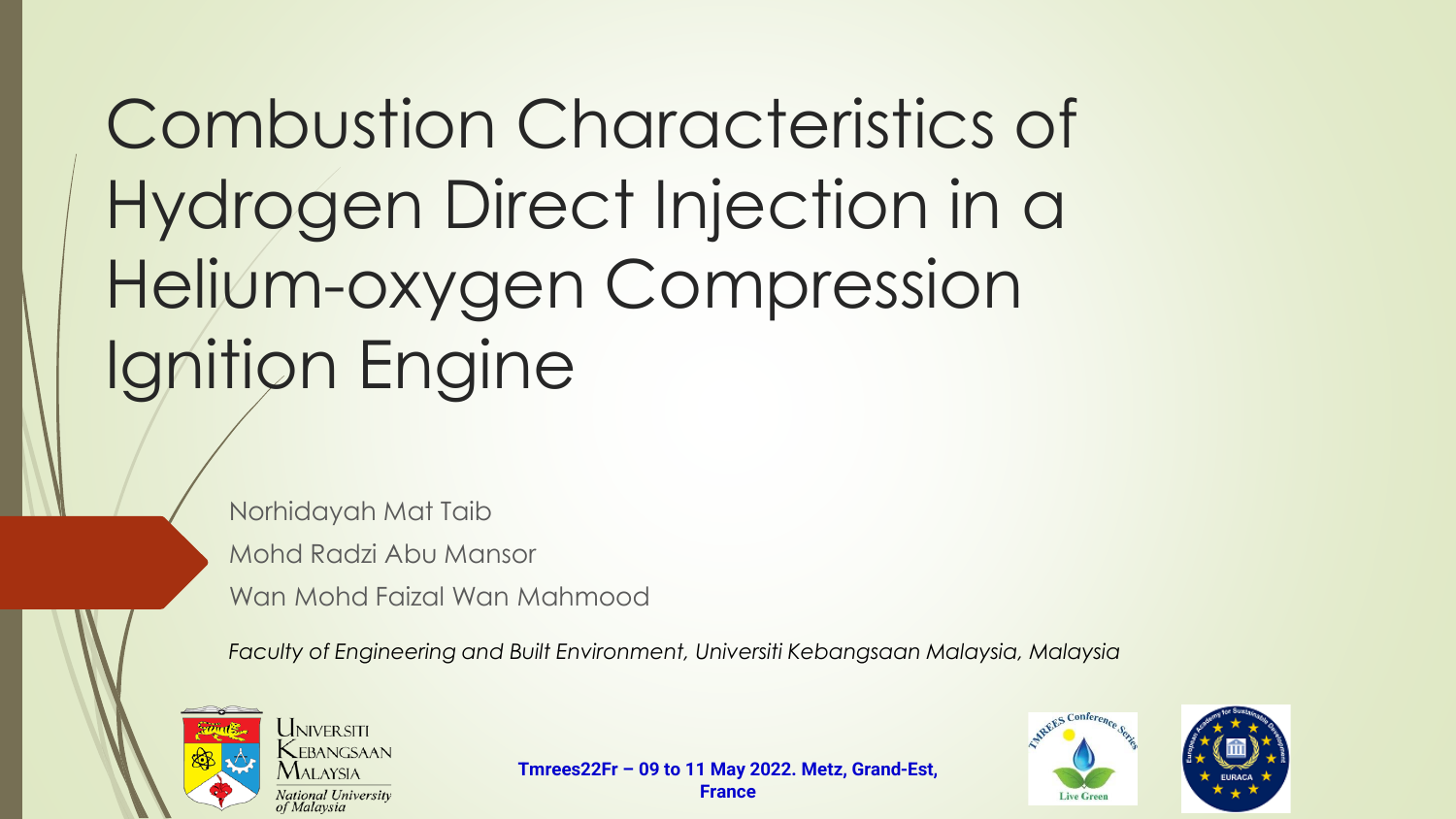## **Outline**

- **Introduction**
- Objectives
- Methodology
- Hydrogen Ignitability at Low Temperature and CR
- **Effect of Intake Temperature on Combustion Characteristics**
- **Effect of Compression Ratio on Combustion Characteristics**
- **Heat Transfer Analysis**
- Conclusion



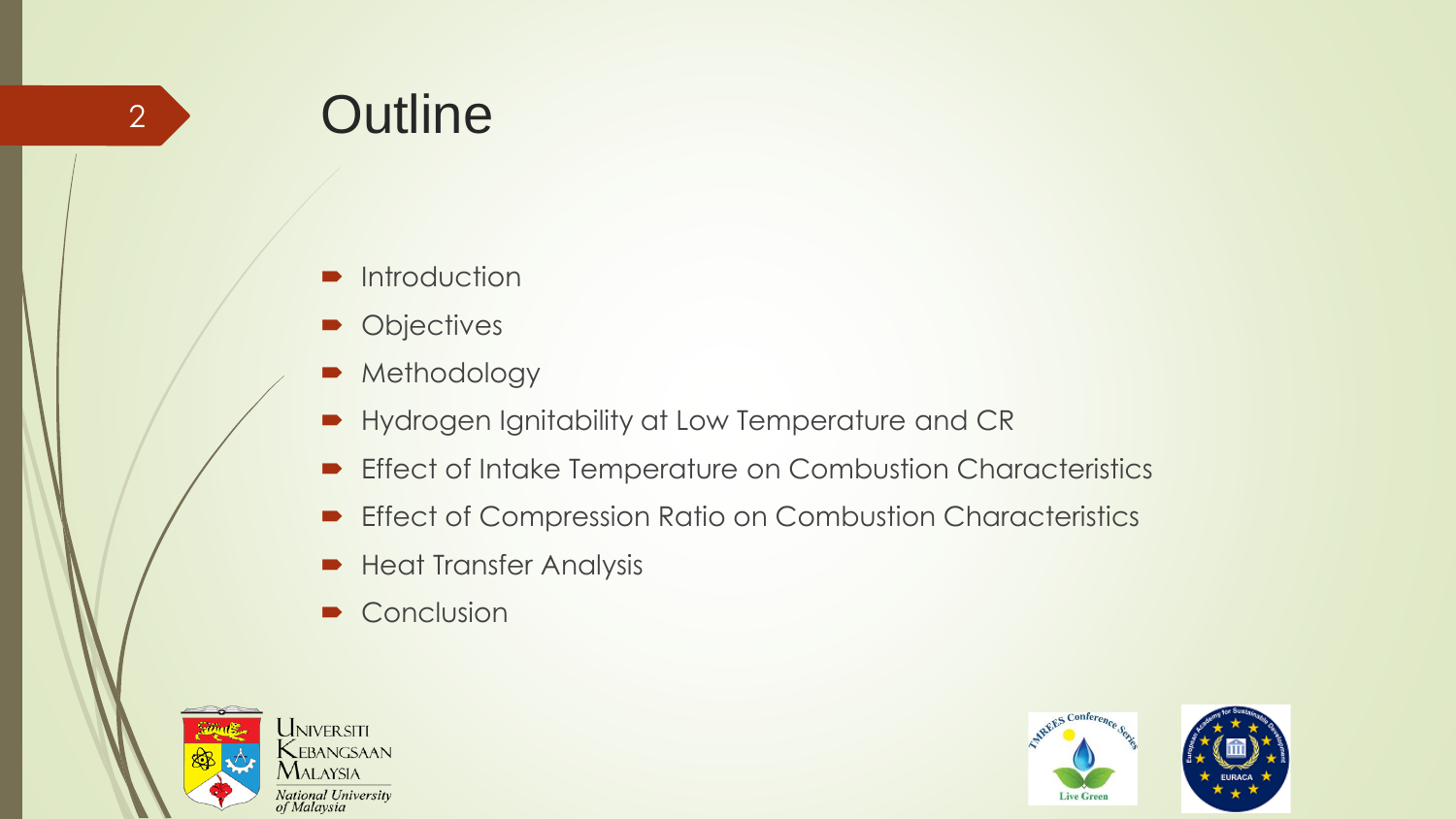# INTRODUCTION

3

#### Hydrogen in ICE

- Hydrogen combustion has a larger energy efficiency due to its low density.
- Only water is produced when hydrogen is burned.
- Hydrogen has a high auto-ignition temperature of 858 K.

#### $r_c = 1 \text{ (Otto)}$ Working gas 0.7 • An ideal engine requires a good working gas with a high  $0.6$ specific heat ratio to give the appropriate heat during 0.5  $\eta_{\text{ th,Disc}}$  $0.4$ compression to the engine, Typical  $r^{1-k}\big(r_c^{k}-1$  $0.3$ compression  $\eta_{\mathit{th,Diesel}} = 1$   $$ ratios for diesel  $k(r_c - 1)$  $0.2$ engines  $0.1$

#### Helium as Working gas

- Helium is the lightest noble gases elements with a specific heat ratio of 1.66.
- The higher the specific heat ratio, the more heat can be released and the temperature may be raised to reach the hydrogen auto-ignition point.
- Previous study had only focused on argon-oxygen atmosphere.

| <b>Properties</b>                   | N <sub>2</sub> | <b>Noble gases</b> |        |
|-------------------------------------|----------------|--------------------|--------|
|                                     |                | He                 | Ar     |
| <b>Molecular weight</b><br>(kg/mol) | 28.014         | 4.00               | 39.95  |
| Density ( $kg/m3$ )                 | 1.165          | 0.1786             | 1.7818 |
| <b>Boiling point (K)</b>            | 77.15          | 4.21               | 87.29  |
| <b>Melting point (K)</b>            | 63.15          | 0.95               | 83.6   |
| <b>Specific heat</b>                | 1040           | 5190               | 519    |
| capacity (J/kg.K)                   |                |                    |        |
| Specific heat ratio, k              | 1.40           | 1.66               | 1.76   |
| Price (USD/m <sup>3</sup> )         | 0.18           | 1.77               | 0.76   |

2 4 6 8 10 12 14 16 18 20 22 24 Compression ratio, r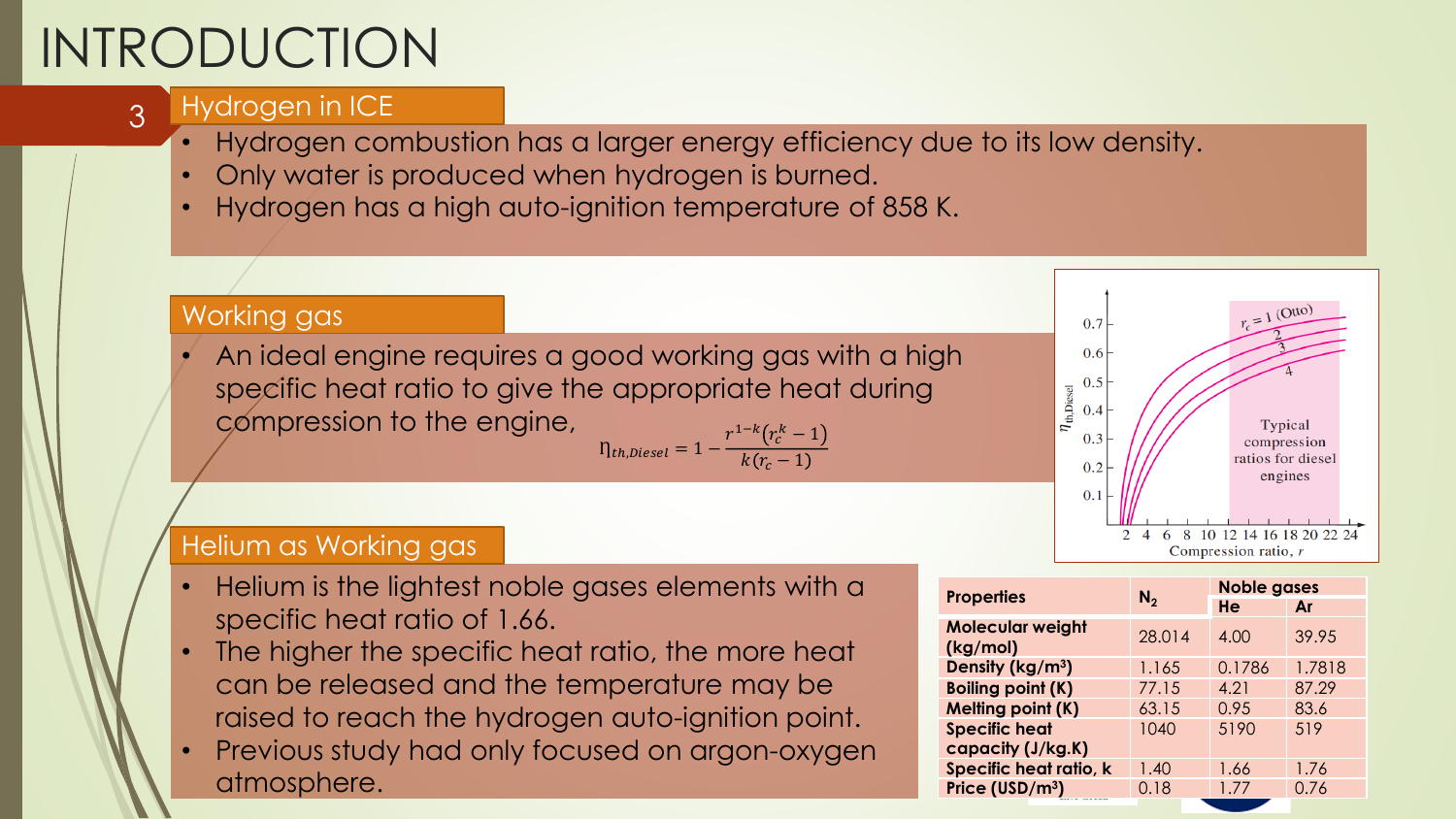## **OBJECTIVES**

4

To emphasizes the potential of helium-oxygen atmosphere for hydrogen combustion in CI engines at low temperature and compression ratio

To study the effect of high intake temperature and compression ratio on hydrogen combustion characteristics

To analyse the heat transfer during hydrogen combustion in helium-oxygen atmosphere



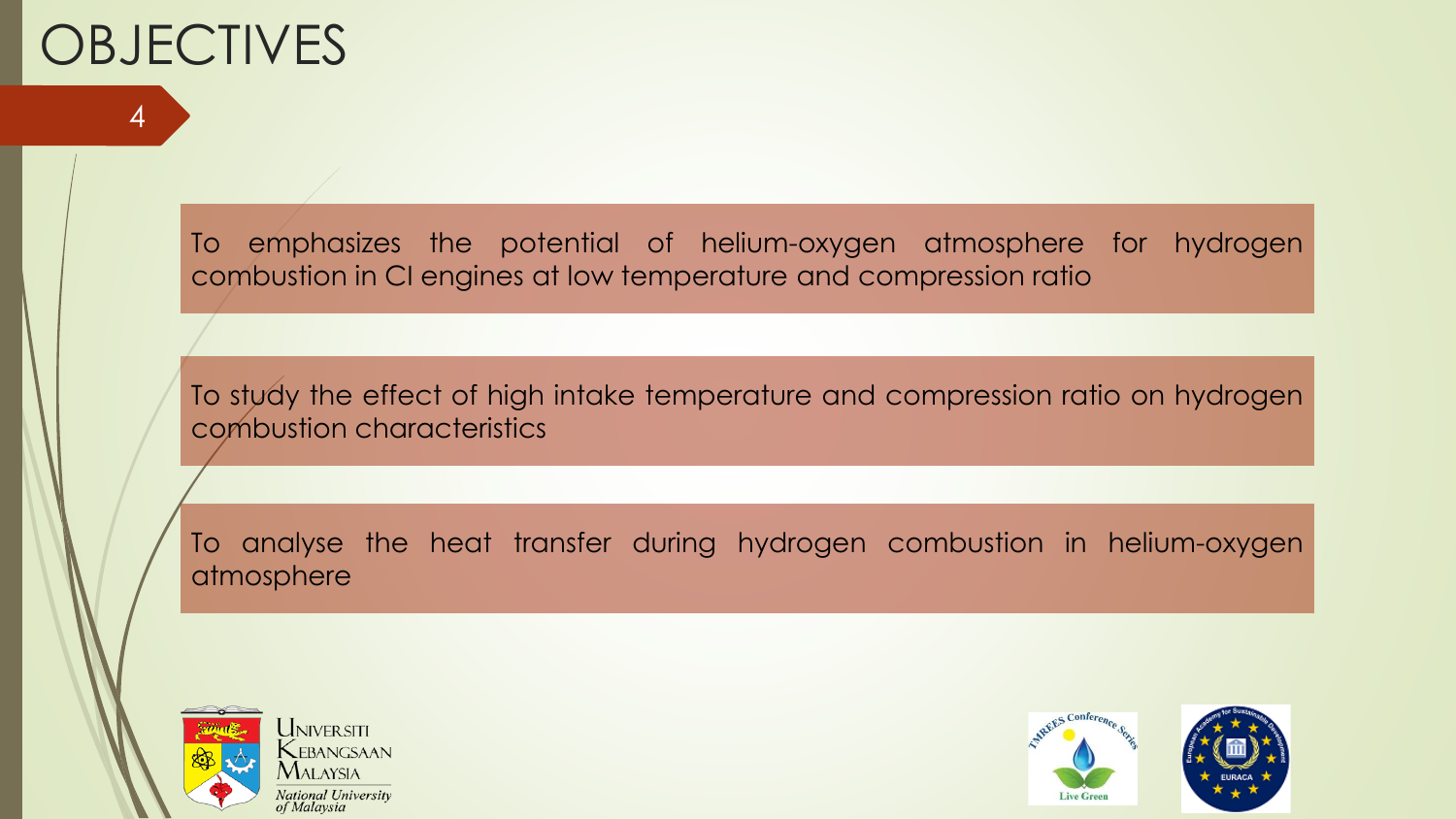# METHODOLOGY



- This study are carried out numerically through simulation by using a Converge CFD software based on **Yanmar NF19SK direct injection compression ignition** engine parameters.
- The simulation was validated from the experiment using the same engine model conducted by Rey (2014) with a **9.89%** error percentage.
- The **grid independence test** determines that **0.005 m** is the best grid size.

**Engine model specification and initial conditions**

|                   | <b>Injection and initial conditions</b><br><b>Engine specifications</b> |                         |                                     |  |
|-------------------|-------------------------------------------------------------------------|-------------------------|-------------------------------------|--|
| Engine type       | CI                                                                      | Working gas             | 79% (N <sub>2</sub> , Ar, He) + 21% |  |
|                   |                                                                         |                         | $\bigcup_\cap$                      |  |
| Engine model      | NF19SK                                                                  | Intake pressure         | 0.114 MPa                           |  |
| Engine speed      | <b>600 RPM</b>                                                          | Injector location       | cylinder<br>Center<br>of            |  |
|                   |                                                                         |                         | head                                |  |
| Bore x stroke     | $(110 \times 106)$ mm <sup>2</sup>                                      | <b>Injection timing</b> | -3 °CA BTDC                         |  |
| Compression ratio | 10, 12                                                                  | Injection duration      | 5 CA                                |  |
| Intake valve open | 179 °CA BIDC                                                            | Injection pressure      | 8 MPa                               |  |
| Exhaust<br>valve  | 179 °CA ATDC                                                            | <b>Intake</b>           | 300 K, 340 K, 380 K,                |  |
| closed            |                                                                         | temperature             | 400K                                |  |





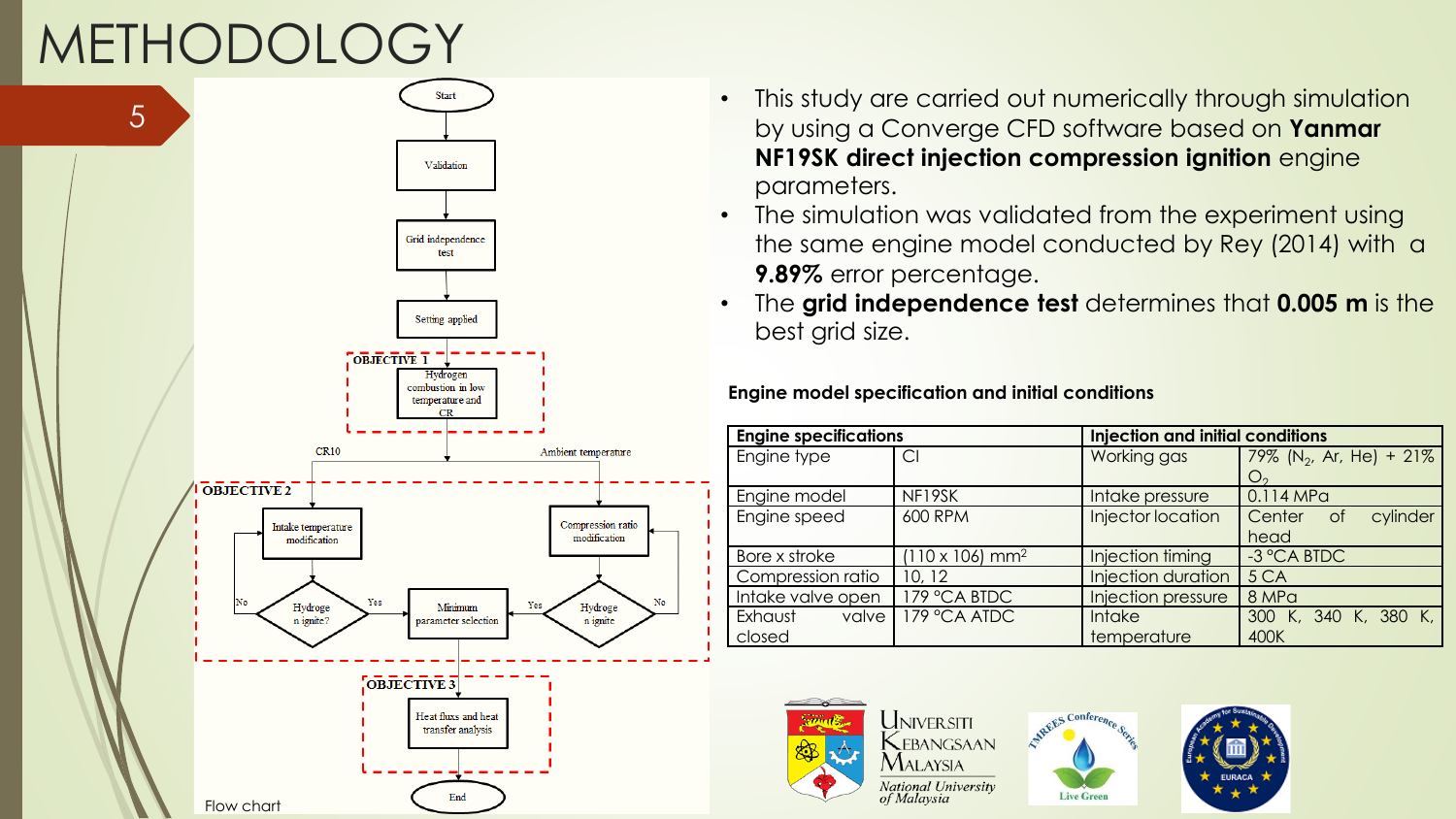## METHODOLOGY



### Objective 1

• At CR10 and ambient temperature, hydrogen ignitability and combustion characteristics of hydrogen combustion in heliumoxygen atmosphere was analyse.

### Objective 2

- In CR10, the intake temperature are varied; at 300K, 340K, 380K, and 400K
- At 300K, the compression ratio are varied; in CR10, CR12, CR14 and CR16.

### Objective 3

- Heat flux values are measured at 5 different positions; F1, F2, F3, F4 and F5.
- The heat flux readings from the hydrogen combustion at different intake temperature and compression ratio are compared.

#### **Heat flux measurement locations**

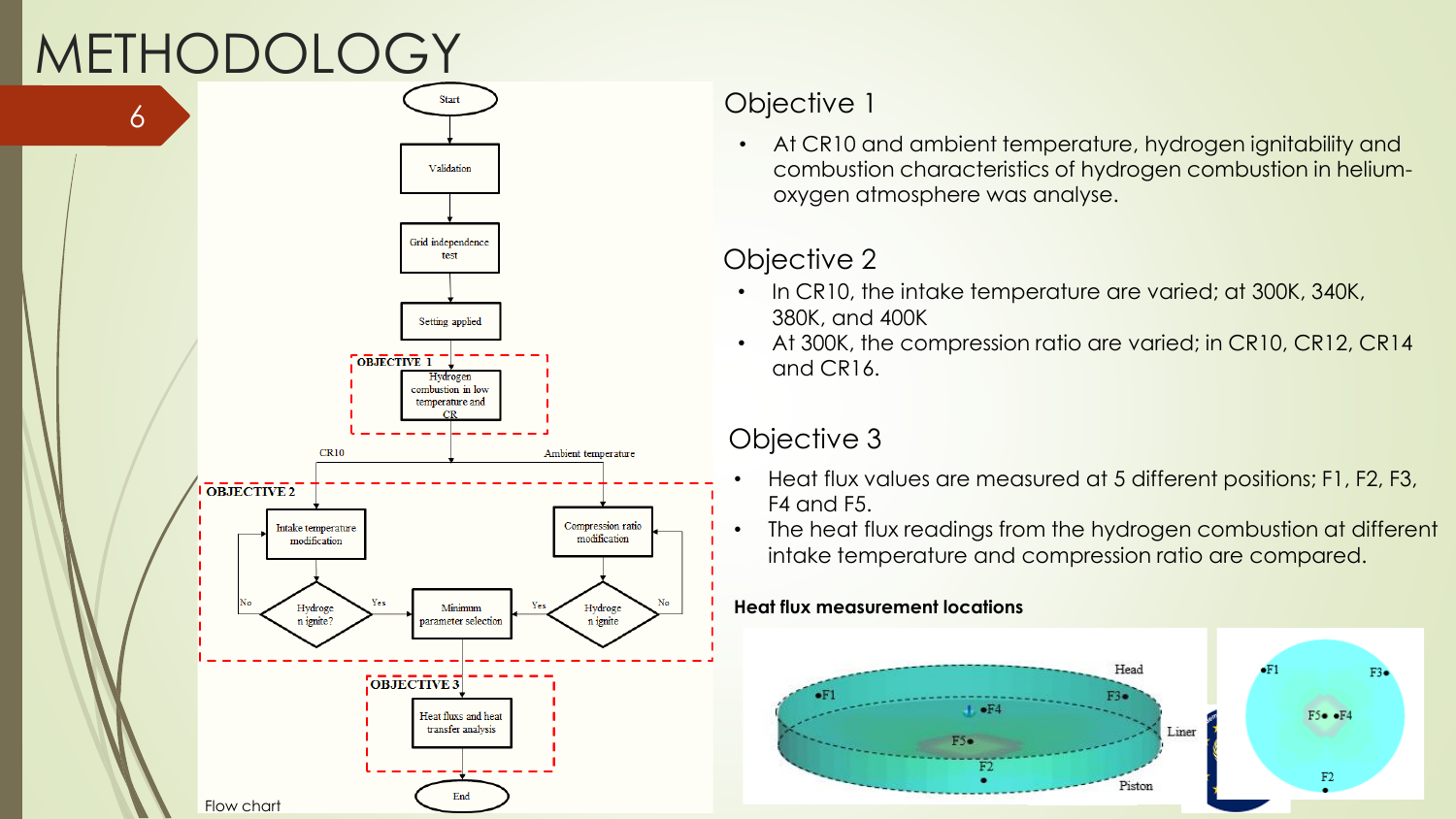### **HOLDROGEN IN INDIABILITY AT LOW TEMPERATURE AND CR**



temp:

low compression ratio engine



- Helium-oxygen atmospheres reach hydrogen **ignition stability faster** than argon-oxygen atmospheres at ambient temperature and low compression ratio (CR10).
- As a result, without any engine modifications, helium-oxygen is **recommended** as the best working gas.
- The quick shift in pressure or heat release is indicative of ignition.
- The **ignition delay** of hydrogen in helium-oxygen atmosphere also very short, around **0.28 ms**. **UNIVERSITI**

 $\mathsf{MALAYSIA}$ 





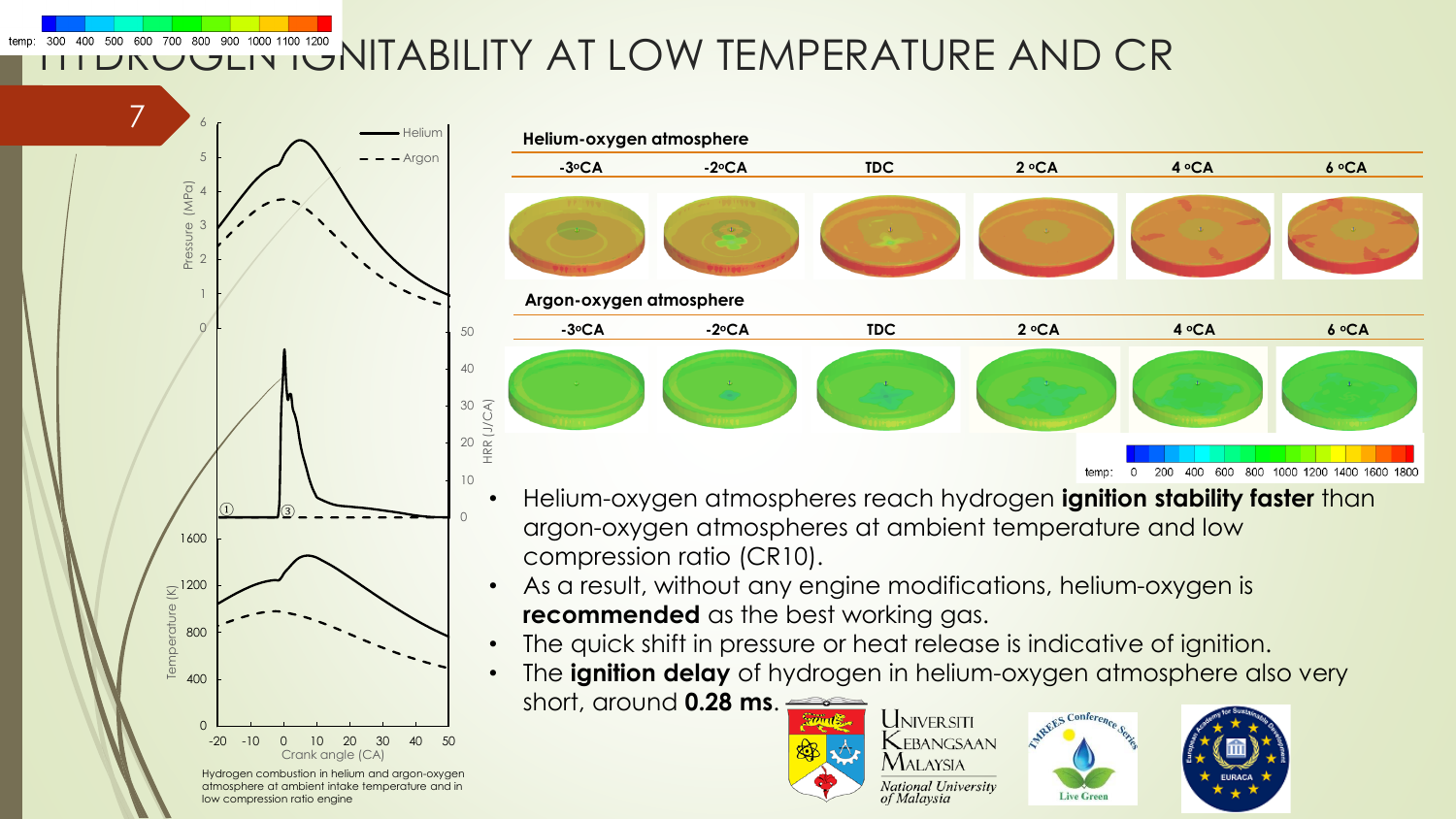### EFFECT OF INTAKE TEMPERATURE ON COMBUSTION CHARACTERISTICS





- Higher intake temperature results in good combustion progress.
- Increased intake temperature above ambient results in increased pressure and temperature, as well as smoother combustion with minimal knock or detonation issues.
- **340K and 380K** are the most suitable intake temperature for an optimum combustion progress, with an ignition delay around 0.002 ms.
- Short ignition delay indicates that the combustion progress took part in the engine is longer.
- Helium-oxygen atmosphere promotes an efficient hydrogen combustion progress at all intake temperatures.

**Live Green**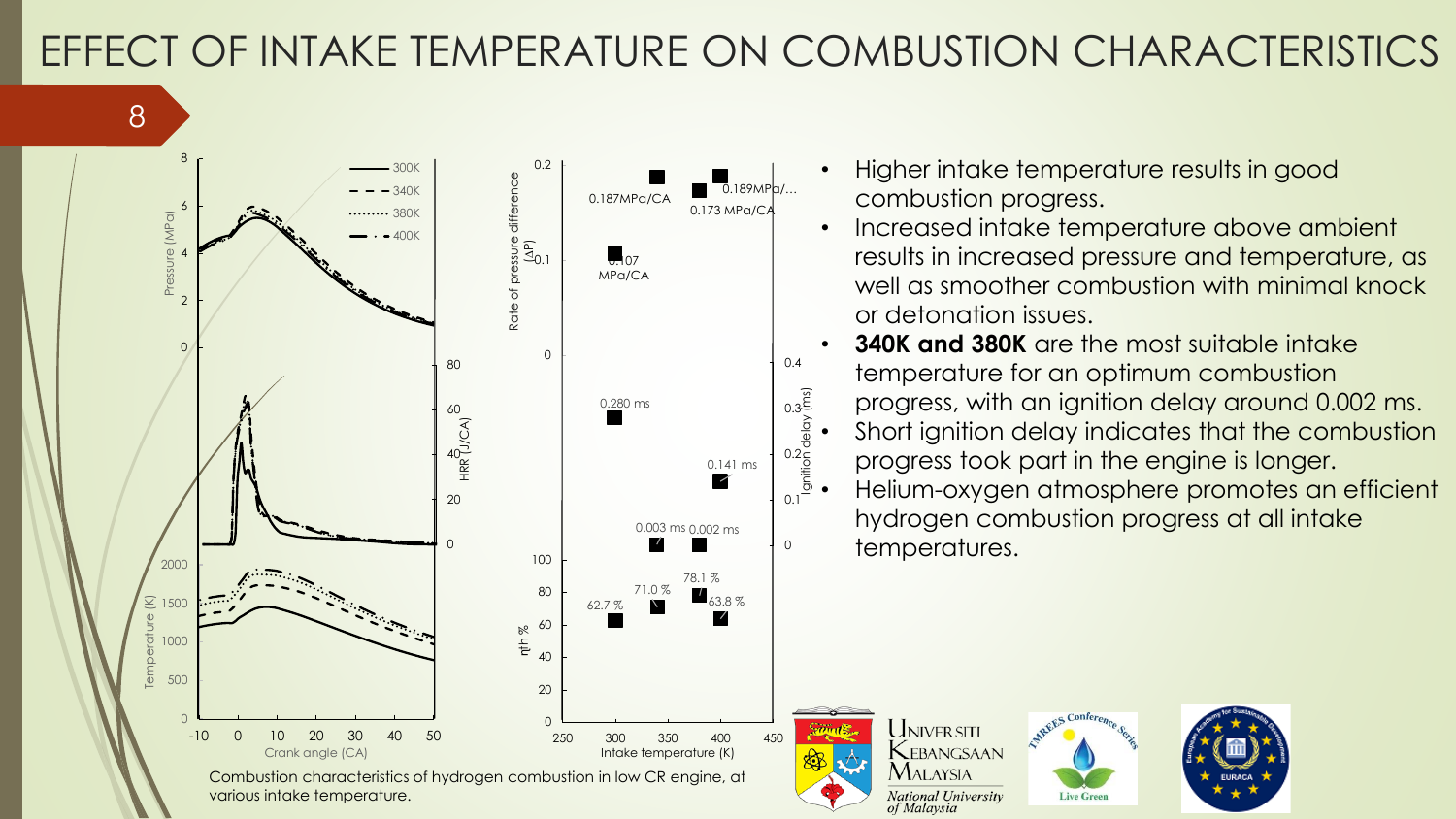### EFFECT OF COMPRESSION RATIO ON COMBUSTION CHARACTERISTICS



9

Ignition delay, rate of pressure difference and thermal efficiency of hydrogen combustion in helium-oxygen atmosphere in different CR engine

|                                         | <b>CR10</b> | <b>CR12</b> |
|-----------------------------------------|-------------|-------------|
| Ignition delay (ms)                     | 0.28        | 0.14        |
| Rate of pressure difference<br>(MPa/CA) | 0.107       | 0.223       |
| Thermal efficiency, $n_{th}$ (%)        | 62 Z        | 72.5        |

- At ambient intake temperature, the **compression ratio limit** for hydrogen combustion in helium-oxygen atmosphere is between **10 and12**.
- When the compression ratio exceeds 12, the in-cylinder pressure during compression stroke exceed the minimum pressure of injection **(P > Pinj),**  resulting in poor ignitability.
- Hydrogen combustion **in CR12** shows a good combustion progress with the shortest ignition delay of 0.14 ms with thermal efficiency around 72.5%.

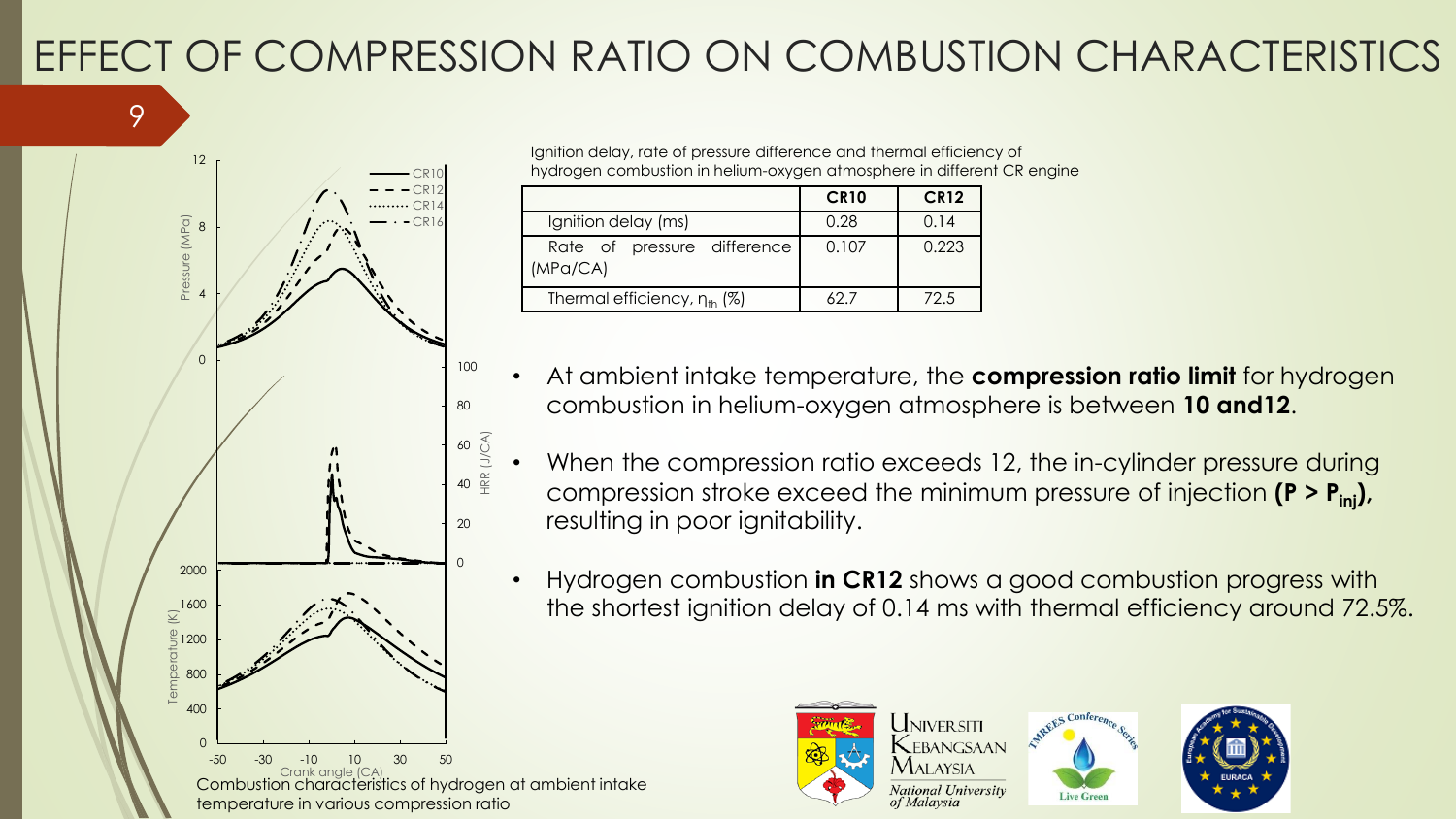### HEAT FLUX ANALYSIS



#### **Heat flux at different locations**



Heat flux measured during combustion at ambient temperature low CR



Locations of heat flux measurement

- Heat flux was measured at 5 different locations
- Heat flux measured at F1,F2 and F3 indicates the heat formed at the wall of the engine.
- F4 and F3 are measured on the head of the cylinder and piston.
- At low temperature and compression ratio, heat flux measured at the wall is increase during hydrogen ignition.
- Heat flux at the **piston** is the highest as soon as the flame reached the surface upon hydrogen ignition.

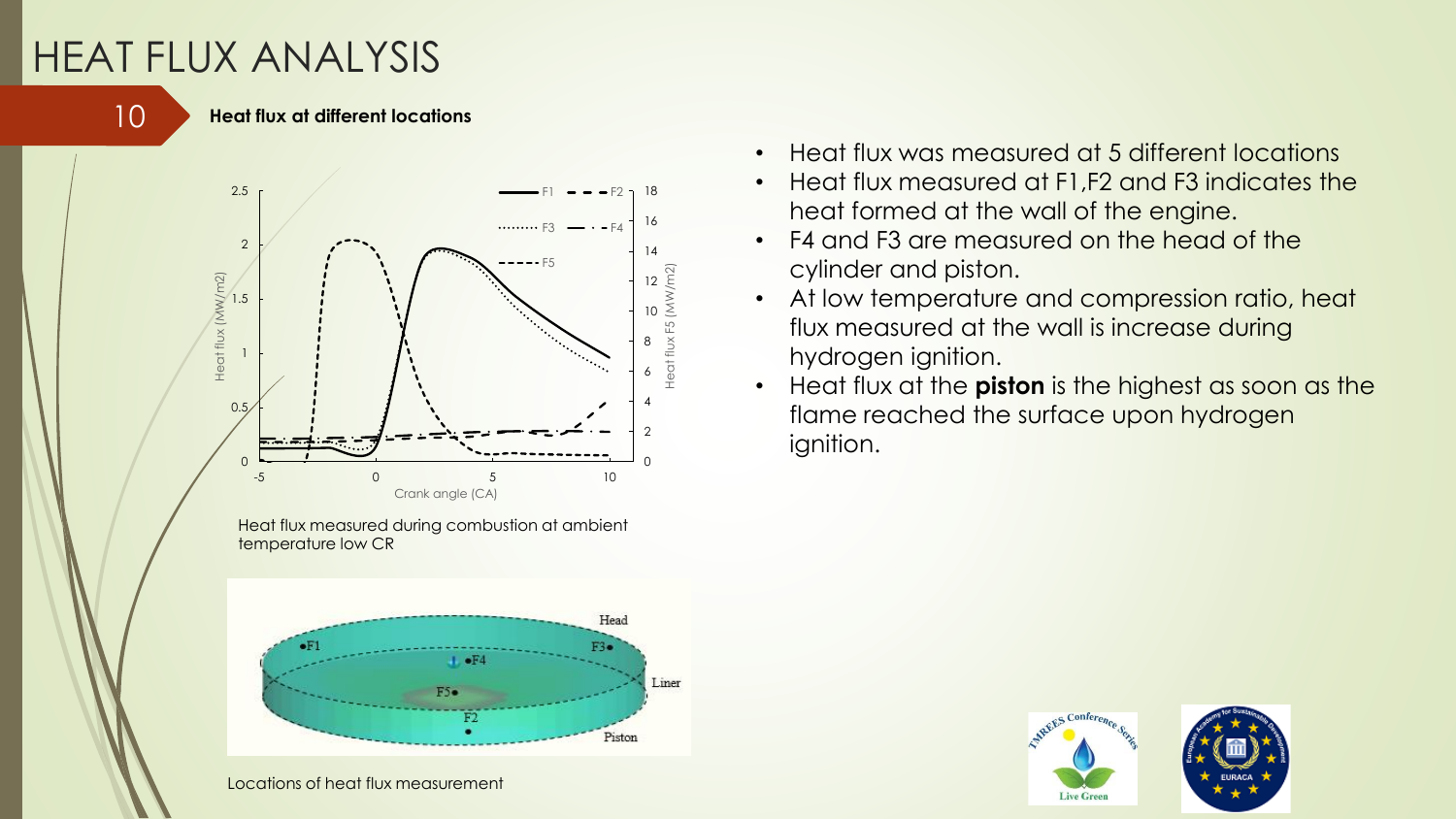### HEAT FLUX ANALYSIS

11



- The heat flux at the wall increases as the **flame dominates the wall** at the **higher intake temperature**  for longer than the lower intake temperature.
- During the hydrogen combustion at **340K and 380K**, heat flux measured at the piston recorded the **highest value** due to the immediate heat release from the hydrogen combustion.
- The heat flux recorded during the combustion in high compression ratio released **more heat at F1** compared to F3. At F3, the heat flux for combustion in high compression ratio is reduced.
- In a **high compression ratio**, the heat flux measured **at piston, F5**, for hydrogen combustion in high **compression ratio is two times higher** than in low compression ratio. Sepa<sup>6 Confe</sup>

**Live Gree**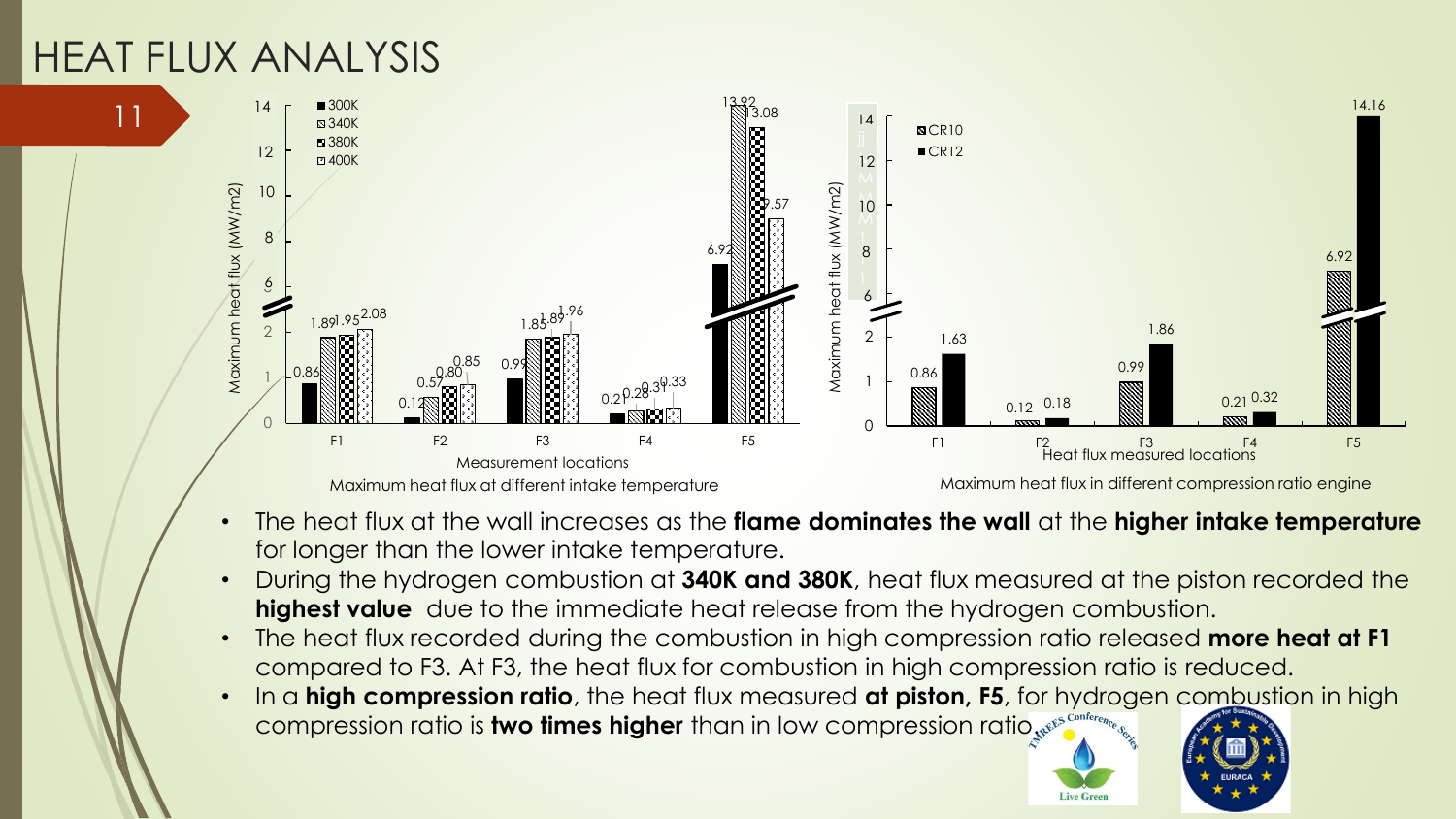## **CONCLUSIONS**

12

- Hydrogen combustion in **helium-oxygen atmosphere produces higher pressure, HRR and temperature** than in argon-oxygen atmosphere.
- In low compression engine, the **minimum intake temperature** for the hydrogen ignition in helium-oxygen atmosphere is **300K**, however, intake temperature **340K results in greater engine thermal efficiency** and better combustion progress.
- At **ambient intake temperature**, the maximum compression ratio allowed for hydrogen ignition in helium-oxygen atmosphere is **CR12**, while greater CR causes ignition failure. CR12 is the most appropriate compression ratio.
- High intake temperature and compression ratio causes the higher heat flux at the cylinder wall. **Intake temperatures of 340K at low compression ratio engine** and **CR12 at ambient intake temperature** are **recommended** based on the heat fluxes and performance.